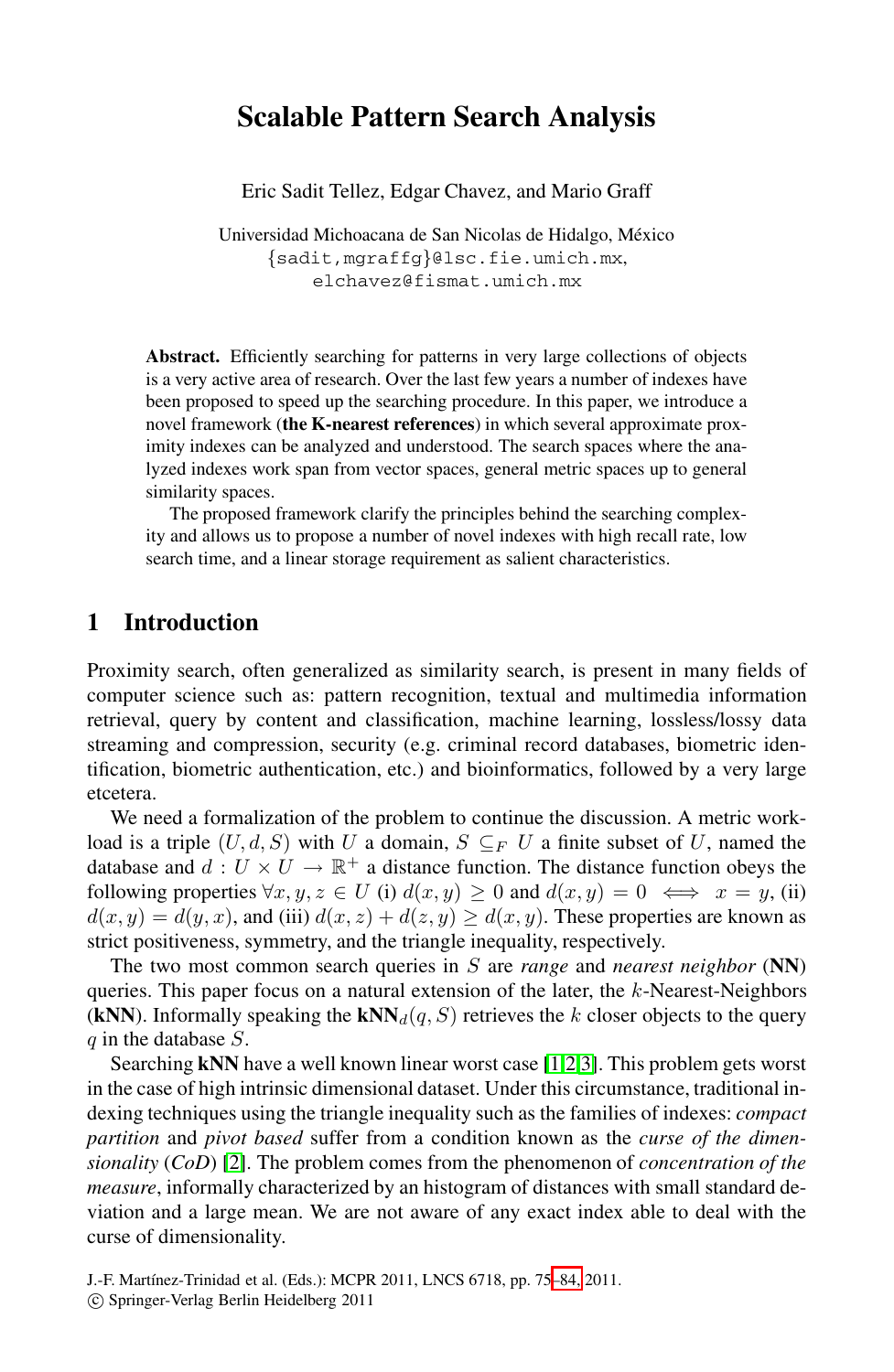A common approach to alleviate the CoD is to use *approximate* proximity search algorithms trading speed for accuracy. One way is to convert an exact algorithm to an approximate one using the procedure described in [\[4\]](#page-9-4) which consists in aggressively reduce the radius by a stretching constant.

In this work, we present a new framework where a number of approximate indexes can be analyzed and understood. Our framework is simple, yet powerful enough to analyze different approximate indexes that work on different spaces such as: vector spaces, general metric spaces, and similarity spaces.

Furthermore, the simplicity of our approach allow us to propose novel approximate indexes that have a high recall rate, low search time, and a linear storage requirement, among other characteristics. As we will see, these novel indexes are competitive to the point that in the majority of cases tested they have a better performance<sup>[1](#page-1-0)</sup> than previous approaches.

The rest of the paper is organized as follows. In Section [2](#page-1-1) we introduce our framework and describe those indexes that can be analyzed under this framework. Section [3](#page-4-0) shows the experimental results. A number of conclusions and possible directions for future work are described in Section [4.](#page-8-0)

## <span id="page-1-1"></span>**2 K Nearest References**

Our framework is composed by two functions: an encoding function and a similarity function. Each object  $u$  in the database is encoded using its  $K$  closer objects from a set of references R, i.e.,  $KNN_d(u, R)$  where R is a small subset of objects randomly selected from the database. We call this representation the *K Nearest References* (**KNR**). Proximity between objects is approximate by proximity between encodings of the objects using a similarity function.

Let  $\mathbf{encode}$  be an encoding function, the domain  $U$  is converted to the  $\mathbf{KNR}$  space as:  $U = \{ \hat{u} \leftarrow \textbf{encode}(\textbf{KNN}_d(u, R)) : u \in U \}.$  Similarly S denote the encoded database.

Each object  $r_j \in R$  can be unequivocally identified using j. We will use  $j$  and  $r_j$  without distinction when there is no confusion. Also, for notation convenience, we define  $KNR(u) = u$ . In general, the **KNR** sequences can be encoded as vectors, strings or sets. Each encoding gives a tradeoff between space, search time and accuracy. To fix ideas, think on a string representation and the amount of space needed for the whole database S. We will need at most  $O(nK \log |R|)$  bits to store  $\hat{S}$ .

To complete our framework we need a distance function  $d' : \hat{U} \times \hat{U} \to \mathbb{R}^+$ . This function accepts two **KNR** sequences encoded as  $\hat{u}$  and  $\hat{v}$  and if the corresponding objects are close under  $d$ , then the encoded sequences will be close under  $d'$ .

To search with a **KNR** method we complete three steps: a) map the query to the **KNR** domain, b) search for the closest  $\gamma$  candidates under d' in the mapped space, and finally, c) verify the candidates using the original distance. Typically,  $\gamma$  is a tuning parameter that optimize the desired performance. That is, it is optimized to a particular data set and **kNN** queries in order to maximize performance.

<span id="page-1-0"></span><sup>&</sup>lt;sup>1</sup> Here performance is measured as the tradeoff among storage, recall and search time.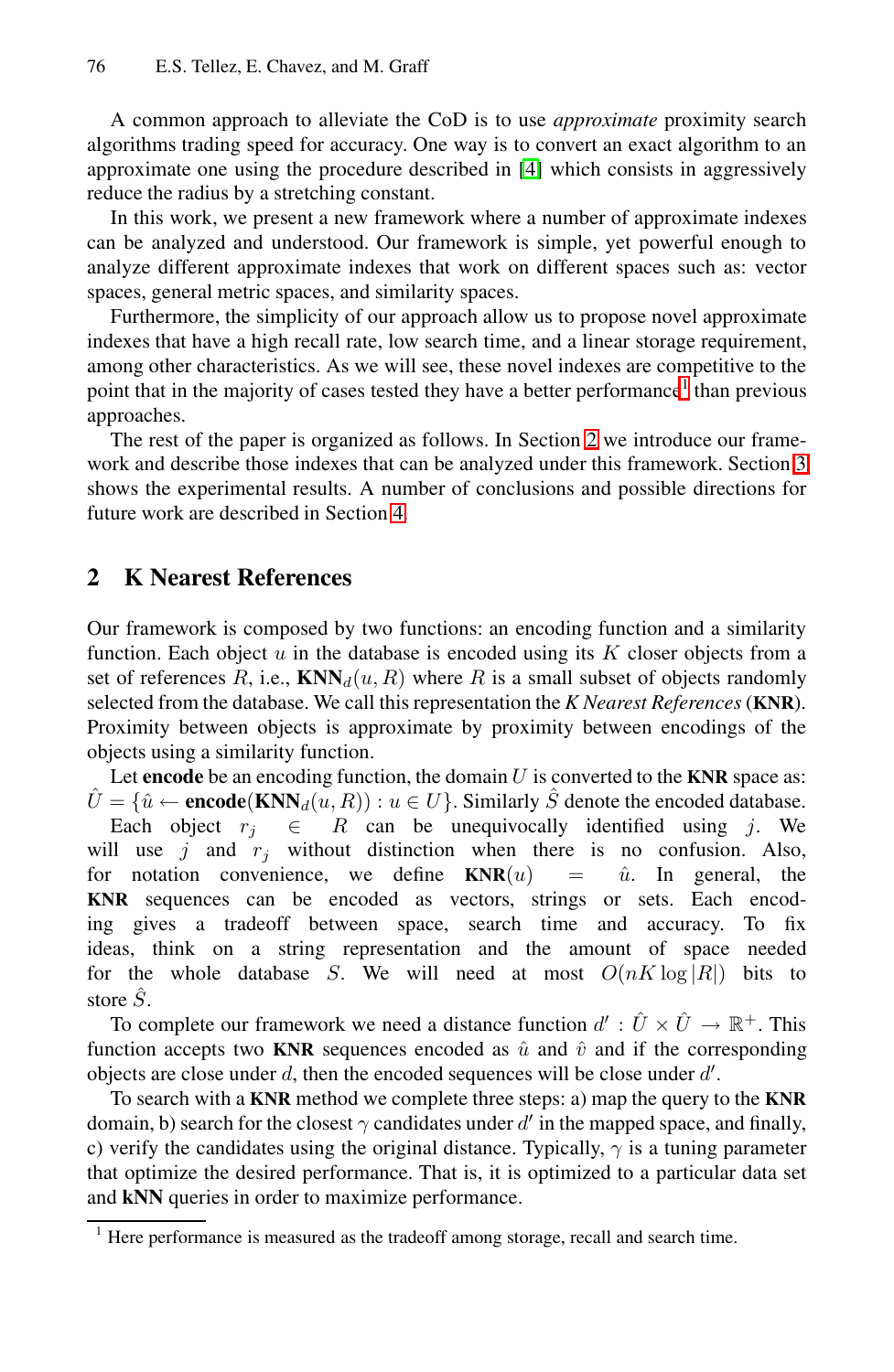#### **2.1 Describing Existing Proximity Indexes Using KNR**

The first use of our framework is in describing and analyzing existing indexes. We are aware of four proximity indexes that can fit under our framework. In the next paragraphs, we briefly describe them.

**Permutation Based Index (PBI)** is the first **KNR** index reported in the literature (see [\[5\]](#page-9-5)). The idea behind this is to describe an object by capturing the perspective of it. That is, it measures how a set of references  $(R)$ , called permutants, are seen by each object in the database. The proximity is computed using the relative movements of the permutants. We must notice that  $K = |R|$  in PBI. Here  $|R|$  is very small, this makes it particularly efficient for expensive distances.

The index uses the inverse of the permutation to create a vector space as follows: given a  $\text{KNR}(u) = x_1 x_2 \cdots x_{|R|}$  where  $x_i \in R$ . We define  $\hat{u}$  as the permutation of u. The inverse of  $\hat{u}$  is defined as  $\hat{u}^{-1}[x_i] = i$ , and they are measured with Minkowski's  $L_1$  or  $L_2$  $L_2$  distances (i.e. Spearman Footrule and Spearman  $\rho$ , respectively<sup>2</sup>) [\[5\]](#page-9-5). Please note that each permutation requires  $|R|$  distances, a linear sort  $O(|R|)$ , and a linear pass to find the inverse. In order to find the candidate list, one needs to perform n pass to find the inverse. In order to find the candidate list, one needs to perform  $n$ permutation distance comparisons ( $L_1$  or  $L_2$ ) each one of them requires  $O(|R|)$  basic arithmetic operations. This yields to a total cost of  $O(n|R|)$  basic operations. The space complexity is  $n|R| \log |R|$  bits.

**Metric Inverted File.** It is based on a simplification of the Spearman Footrule [\[5](#page-9-5)[,6\]](#page-9-6), using only the first  $K$  references closer to an object and its positions in the full permutation. This information is used to compute approximately the Spearman Footrule  $(L_1)$ distance of the permutations. Indexes are small and fast since  $K \ll |R|$ .

Since many permutants cannot be found to compute  $L_1$ , the blank positions should be filled with a penalization constant  $\omega$  (e.g.  $\omega = |R|/2$ ). To provide a scalable representation, the authors use an inverted file to represent R (as the *thesaurus*), and list of tuples (object, position) as *posting lists* [\[6\]](#page-9-6). A detailed explanation about inverted indexes can be found in [\[7](#page-9-7)[,8\]](#page-9-8).

The computational cost to represent each object is equivalent to the permutation based index; however, in this case the plain mapping (without inverted index representation) requires  $Kn \log K|R|$  bits i.e., each object requires K tuples of  $(referenceId, position)$ . These tuples are sorted by  $referenceId$  (adding an additional sort over  $K$  items). The candidate list requires n evaluation of the partial Spearman Footrule distance which requires in the worst case  $O(K)$  and in the best scenario  $O(1)$ . Please note that when the objects are not related the best scenario (or something close to it) is frequently found. This yields to a worst case of  $O(nK)$  and a smaller average worst case for obtaining the candidate list. Using an inverted index, requires  $Kn \log(Kn)$  bits of space, and the total cost is driven by the cost to obtain the candidate list and  $O(\gamma)$  distance computations.

**The Brief Permutation Index.** As the original PBI, the brief permutation index [\[9\]](#page-9-9) uses  $K = |R|$ , but it speeds up searches, in total time, while reducing the space needed

<sup>&</sup>lt;sup>2</sup> Another option is Kendall  $\tau$  [\[5\]](#page-9-5), but its usage it is limited by the high cost of the computation.

<span id="page-2-1"></span><span id="page-2-0"></span><sup>&</sup>lt;sup>3</sup> In general, if distances cannot be discretized, we need a comparison based sorting, i.e.  $O(|R|\log|R|)$ .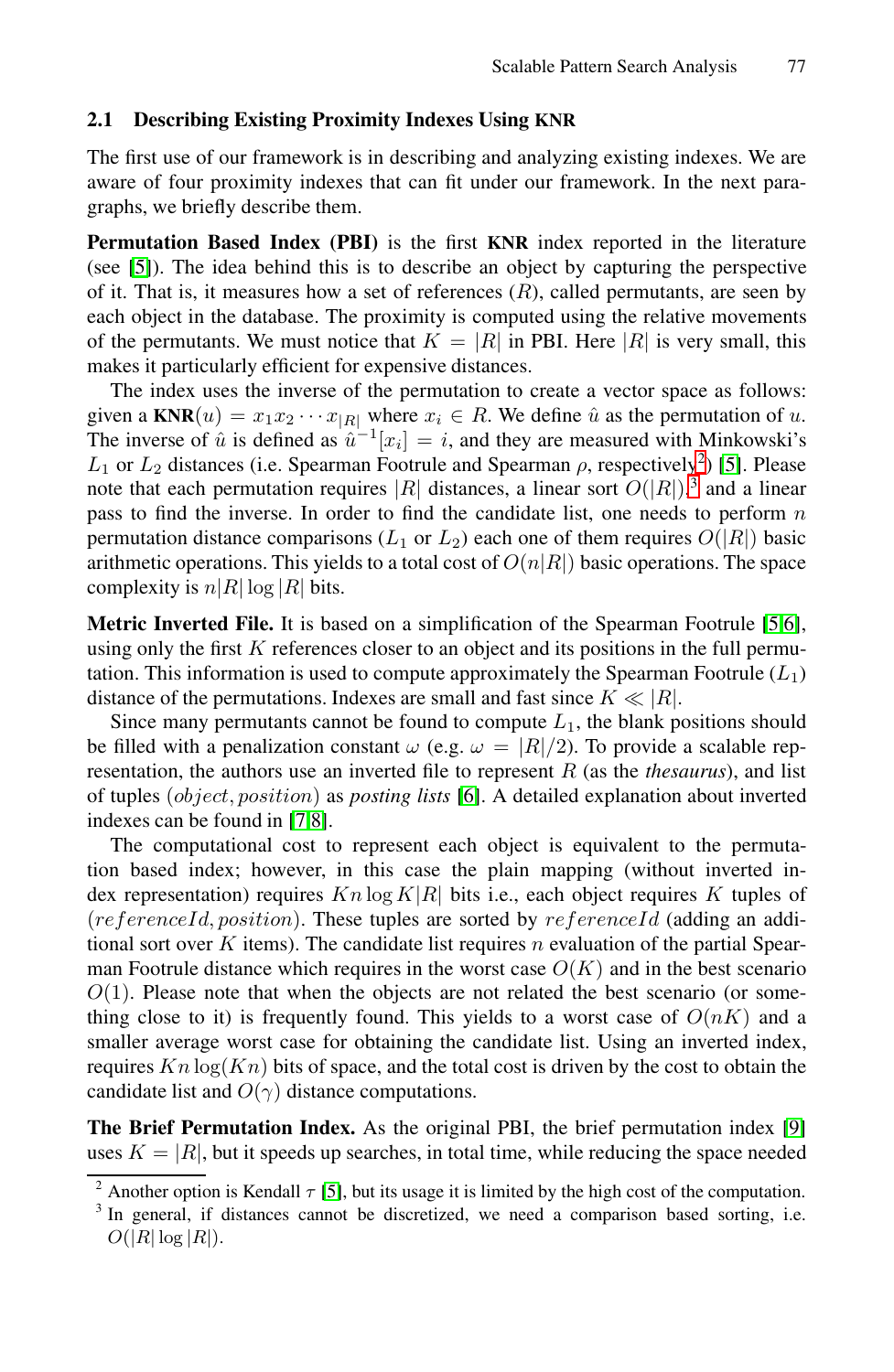for the index. The main idea behind the *brief index* is to lossy encode the inverse of the permutation with a single bit per permutant, using the information about how much it moves from its position in the identity permutation. The encoding yields a binary Hamming space of dimension  $|R|$ .

The codification of each object requires  $O(|R|)$  distances plus  $O(|R|)$  basic operations in the same way as the permutation based index.  $|R|$  bits are needed to represent each object in the mapped space. The total space is then  $n|R|$  bits. Assume that w is the size of the computer word then the computational cost of each distance d' is  $O(\frac{|R|}{w/2})$ using an additional table of size  $2^{w/2}$  to pre-compute hamming.<sup>[4](#page-3-0)</sup>

**Prefix Permutations Index: PP-Index.** The mapping used by the PP-Index [\[10\]](#page-9-10) is as follows: for every object  $u \in U$  we compute  $KNR(u)$ . The proximity between objects is measured by the length of the shared prefixes of the corresponding strings, larger shared prefixes means high proximity and short or zero length prefixes reflects low proximity. The strict notion of closeness yields to low recall (ranging from 0.3 to 0.5) [\[10\]](#page-9-10). In contrast, it is really fast and can be represented efficiently using a compressed trie data structure [\[7](#page-9-7)[,8\]](#page-9-8).

In order to overcome the low recall several strategies are possible, increasing search time and memory usage (see [\[10\]](#page-9-10)). While some of these enriching strategies are common to all **KNR** indexes and we discuss and generalize these strategies in section [3.3](#page-7-0) for all **KNR** methods. The basic implementation used in the PP-Index will be referred as **KNR** prefixes.

The computational cost of this index is similar to the metric inverted file explained above; however, the constants involved in this index are lower and the best scenario (for  $d'$ ) is even more frequent in the PP-Index than in the Metric Inverted File.

#### **2.2 Using the KNR Framework to Create Proximity Indexes**

Using the described framework, we create seven new indexes. We present them in a classification based on the mapped space, obtaining three main **KNR** mappings: vector spaces, strings, and sets. In general the computational cost of computing the mapping per object is composed by the number of distances to obtain the  $K$  nearest references, plus the cost of the **encode** function. The search process has a computational cost of n evaluations of d' (using the plain mapping without an index) plus at most  $\gamma$  evaluations of d. The storage requirements are linked to the particular **encode** function, as well the specific cost of  $d'$ .

**Vector Space Mappings.** In this class of mappings, the target is to obtain vectors from the sequences  $KNR(u)$ . One way to do so is by fixing the attention to the positions of the references in  $KNR(u)$ , or the actual distances to the references  $u_i$ . The permutation index [\[5\]](#page-9-5), the brief index [\[9\]](#page-9-9), and the metric inverted index [\[6\]](#page-9-6) using the Spearman Footrule measure  $(L_1)$  are **KNR** vector space mappings. We add the vector space mapping for Spearman  $\rho$  ( $L_2$ ), as a natural variation to  $L_1$ . Another possibility is to use the cosine between the  $|R|$ -dimensional **KNR** vectors having the distances to the K closer

<span id="page-3-0"></span><sup>&</sup>lt;sup>4</sup> When  $w = 32$  this scheme produces tables of  $2^{16}$  entries of 5 bits each one, i.e.  $\log(w/2 + 1)$ bits in general. For very large  $w$  one needs to divide  $w$  in smaller pieces.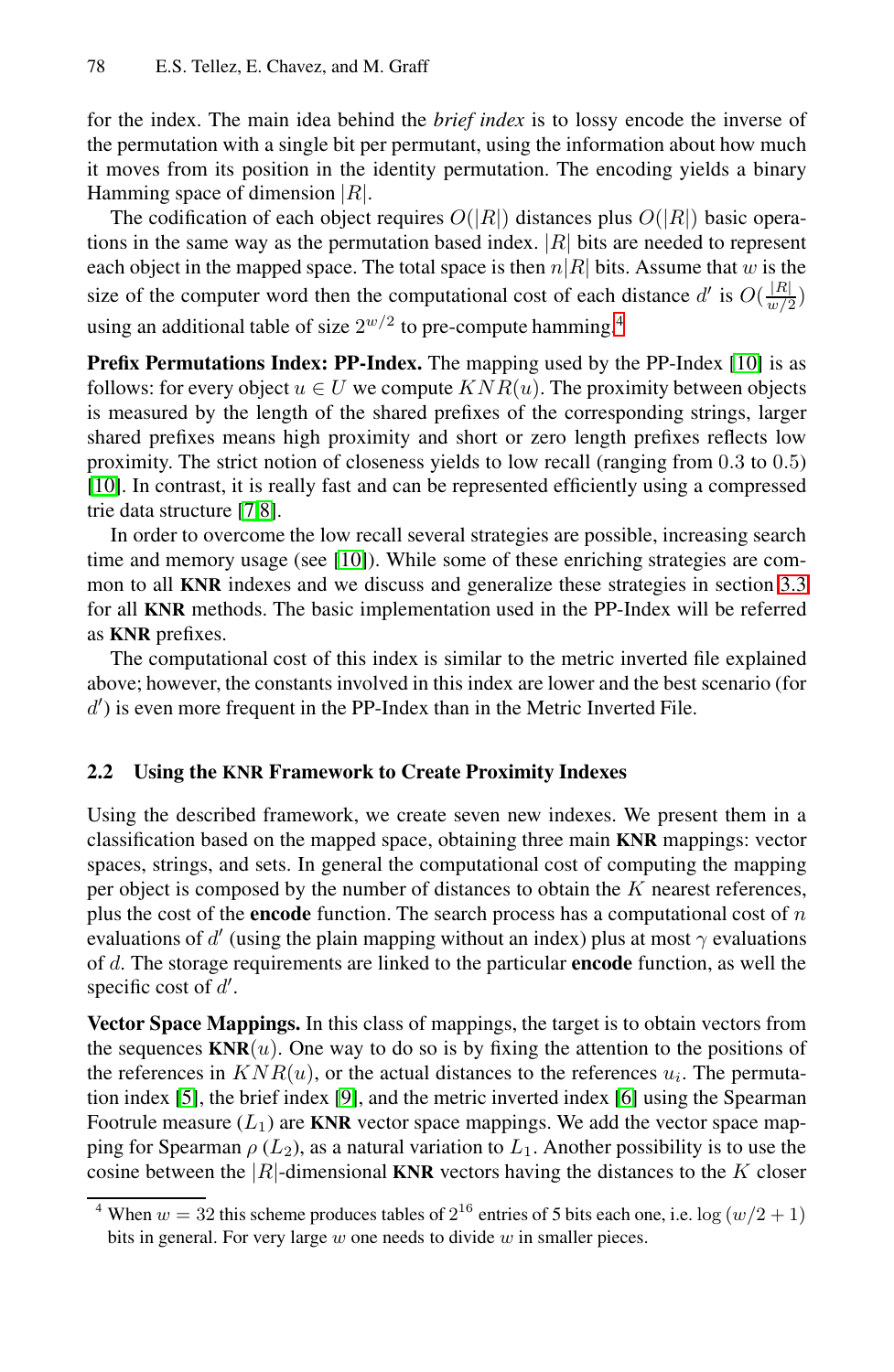references. These methods would have the same computational cost than the Spearman Footrule. The space complexity is  $nK(\log|R| + w)$  bits for the **KNR** cosine.

**String Mappings. KNR** sequences are strings in  $R^K$  (using R as an alphabet), where  $K \ll |R|$ . So, each  $\hat{u}$  is used as a short string, then objects are compared using distances defined in the string domain. The main point here would be to measure the order tances defined in the string domain. The main point here would be to measure the order of shared references, and how much effort it must be done to convert one string into another.

The PP-Index [\[10\]](#page-9-10) is a string mapping. We augment the list showing the performance for Levenshtein (edit distance), longest common subsequence (*LCS*), both distances require  $O(K^2)$  operations, for detailed description of the distances the reader should see [\[11\]](#page-9-11). The **KNR** string mappings uses only the information found by the **KNR** sequence, and a string distance function to predict proximity. The space complexity is  $nK \log |R|$ .

**Set Mapping.** Up to the best of our knowledge, there are no **KNR** indexes based on sets in the literature. Our idea is to use the **KNR** sequence as a set. We will keep the same notation for the  $KNR(u)$  and the encoded version  $\hat{u}$ . Since each reference can appear only once in  $\mathbf{KNR}(u)$ , the main difference with respect to string distances is the lack of order in the representation.

For set mappings we studied three distances, the Jaccard coefficient, the Dice coefficient, and the cardinality of the intersection as similarity measures. We found that set **KNR** mappings produces small and fast indexes with excellent recall.

The Jaccard distance is computed as  $d_J(\hat{u}, \hat{v}) = 1 - \frac{|\hat{u} \cap \hat{v}|}{|\hat{u} \cup \hat{v}|}$ , the distance gives values between [0, 1] where 0 means equality and 1 means disjointness. The Dice coefficient,  $d_D(\hat{u}, \hat{v}) = \frac{2|\hat{u}\cap\hat{v}|}{|\hat{u}|+|\hat{v}|}$ , is used in many information retrieval tasks [\[12,](#page-9-12)[7\]](#page-9-7). For similarity functions, a zero value means no closeness.

The computational cost is in the same order than the metric inverted file, but simpler, since it does not requires additional operations than the union, i.e., the metric inverted file computes  $O(K)$  arithmetic operations to partially compute the  $L_1$ , then the constants involved are smaller for this case. The space complexity is smaller too, it is  $O(nK \log(|R|))$  bits. As we experimentally prove in the experimental section below, these facts and a higher recall makes the set mappings a better option.

### <span id="page-4-0"></span>**3 Experimental Results**

In order to study the behavior of the different **KNR** mapping methods, we performed a series of experiments using as benchmarks three real datasets. The first one (**documents**) is a collection of 25157 short news articles in the TFIDF format from Wall Street Journal 1987 <sup>−</sup> 1989 files taken from TREC-3 collection. We use the angle between vectors as distance measure [\[7\]](#page-9-7) and extracted 100 random documents from the collection as queries (note: these documents were not indexed). Each query searches for 30NN. The objects are vectors of thousand of coordinates. The second benchmark (**vectors**) is a set of 112544 color histograms (112-dimensional vectors) from an image database[5.](#page-4-1) We choose randomly 200 histogram vectors and applied a *perturbation*

<span id="page-4-1"></span><sup>5</sup> The original database source is [http://www.dbs.informatik.uni-muenchen.de/](http://www.dbs.informatik.uni-muenchen.de/~seidl/DATA/histo112.112682.gz) [˜seidl/DATA/histo112.112682.gz](http://www.dbs.informatik.uni-muenchen.de/~seidl/DATA/histo112.112682.gz)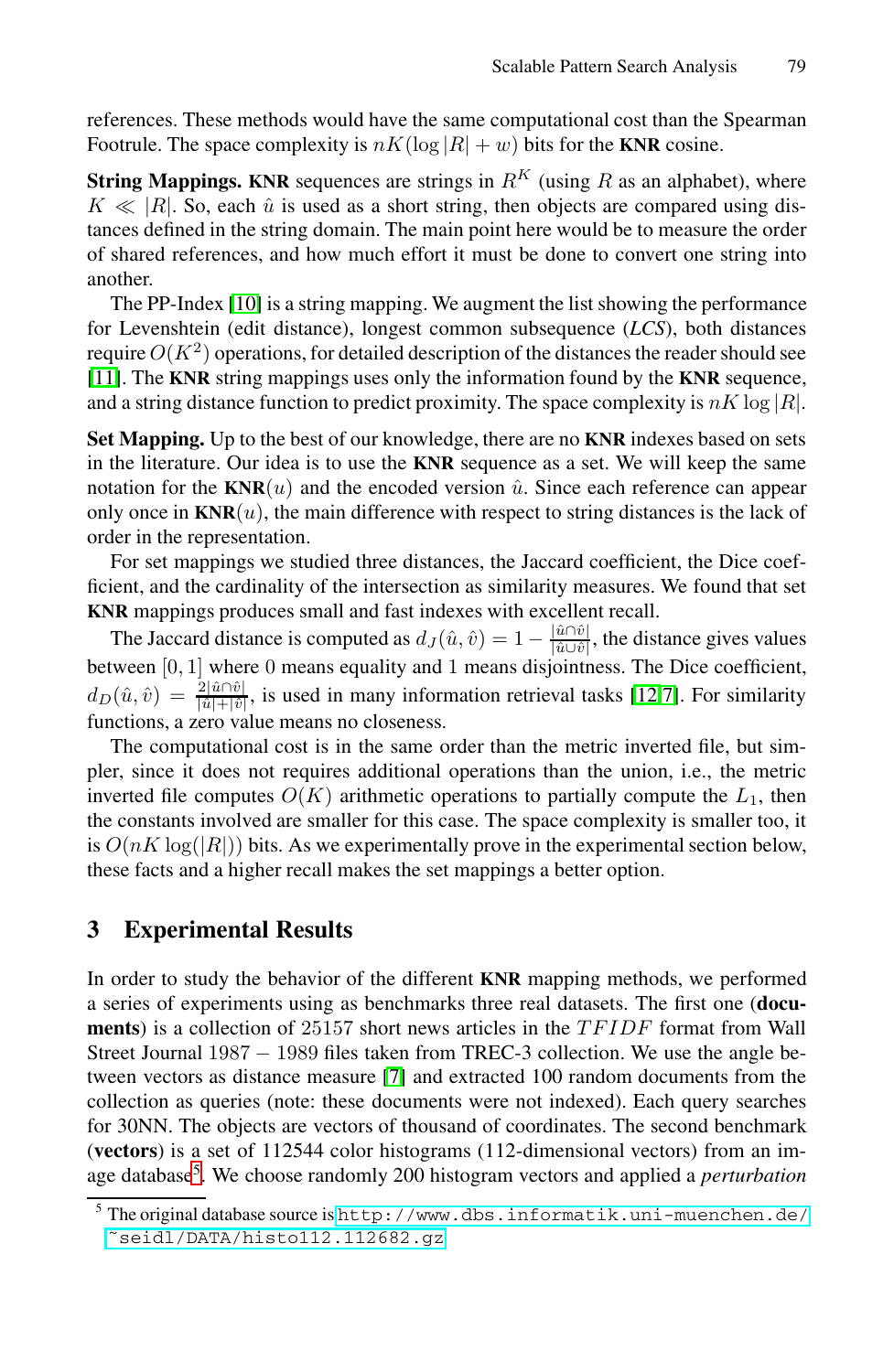of  $\pm 0.5$  on one random coordinate. The search consists on finding 30NN under L2 distance. The third one (**CoPhIR**) consists of 10 million of objects selected from the CoPhIR project [\[13\]](#page-9-13). Each object is a 208-dimensional vector and we use the  $L_1$  distance. Each vector was created in a linear combination of five different MPEG7 vectors as described in [\[13\]](#page-9-13). We choose the first 200 vectors from the database as queries. Searches for the 30NN were performed.

The algorithms were implemmented in the C# programming language, running under the Mono framework.[6](#page-5-0) The experiments were performed in an Quadcore Intel Xeon 2.33 GHz workstation with 8GiB of RAM, running Ubuntu Linux 8.04. We kept the entire database and indexes in main memory and without exploiting parallel capabilities of the workstation.

#### **3.1 Recall of the Indexes**

Figure [1](#page-6-0) shows the recall rate when the number of references is varied. The Figure presents three **KNR** mappings: vector, string and set mappings (rows) on two different data sets, namely **documents** and **CoPhIR** (columns). As we can see on figure [1\(b\)](#page-6-1) the permutation index and the brief index have a perfect recall for a small  $|R|$ . The other indexes performed below these two. On the other hand, for **documents** dataset, the lowest performance is presented by the permutation index and the brief index (figure [1\(a\)\)](#page-6-2). This behavior is consequence of the high dimensionality of the **documents** data set.

String mappings (Figures [1\(c\)](#page-6-3) and  $1(d)$ ) show a diversity of performance. That is, **KNR** *LCS* has the highest recall rate in both data sets, this is followed by **KNR** *Levenshtein*. The worst performance obtained by **KNR** prefixes, note that for this method the recall get worst as the number of references increases.

In the set mappings, namely Figures [1\(e\)](#page-6-5) and [1\(f\),](#page-6-6) all the indexes share almost an identical recall rate. **KNR** set methods need larger values of  $|R|$  to achieve its optimal value. This is a good characteristic, because larger  $|R|$  means faster inverted indexes (which is the underlaying data structure for set mappings, Section [3.3\)](#page-7-0).

#### **3.2 Increasing Recall Using Several KNR Indexes**

A general technique to increase the recall in **KNR** methods is the usage of several indexes, as reported by [\[10,](#page-9-10)[6\]](#page-9-6). Unfortunately, as expected, the recall increases but also the time and the storage requirements.

The increasing in the recall is produced by the diversity of several  $R$  sets. Each index retrieves a subset of the complete result, note that the size of the partial result depends on the particular **KNR** method. The union of partial results is our final result set.

Note that joining results is not tight in the length of different  $R$  sets or the particular **KNR** method, nor the mix of them. In order to show this behavior, Figure [2\(a\)](#page-7-1) shows the recall in each index. In the right side, Figure [2\(b\)](#page-7-2) shows the corresponding *cumulative* recall. The cumulative recall is obtained by using the union of the current and all the smaller results. For example the cumulative point for  $|R| = 512$  needs the union of result from indexes working with |R| as 64, 128, 256, and 512. For  $|R| = 512$  four indexes are needed to work.

<span id="page-5-0"></span><sup>6</sup> <http://www.mono-project.org>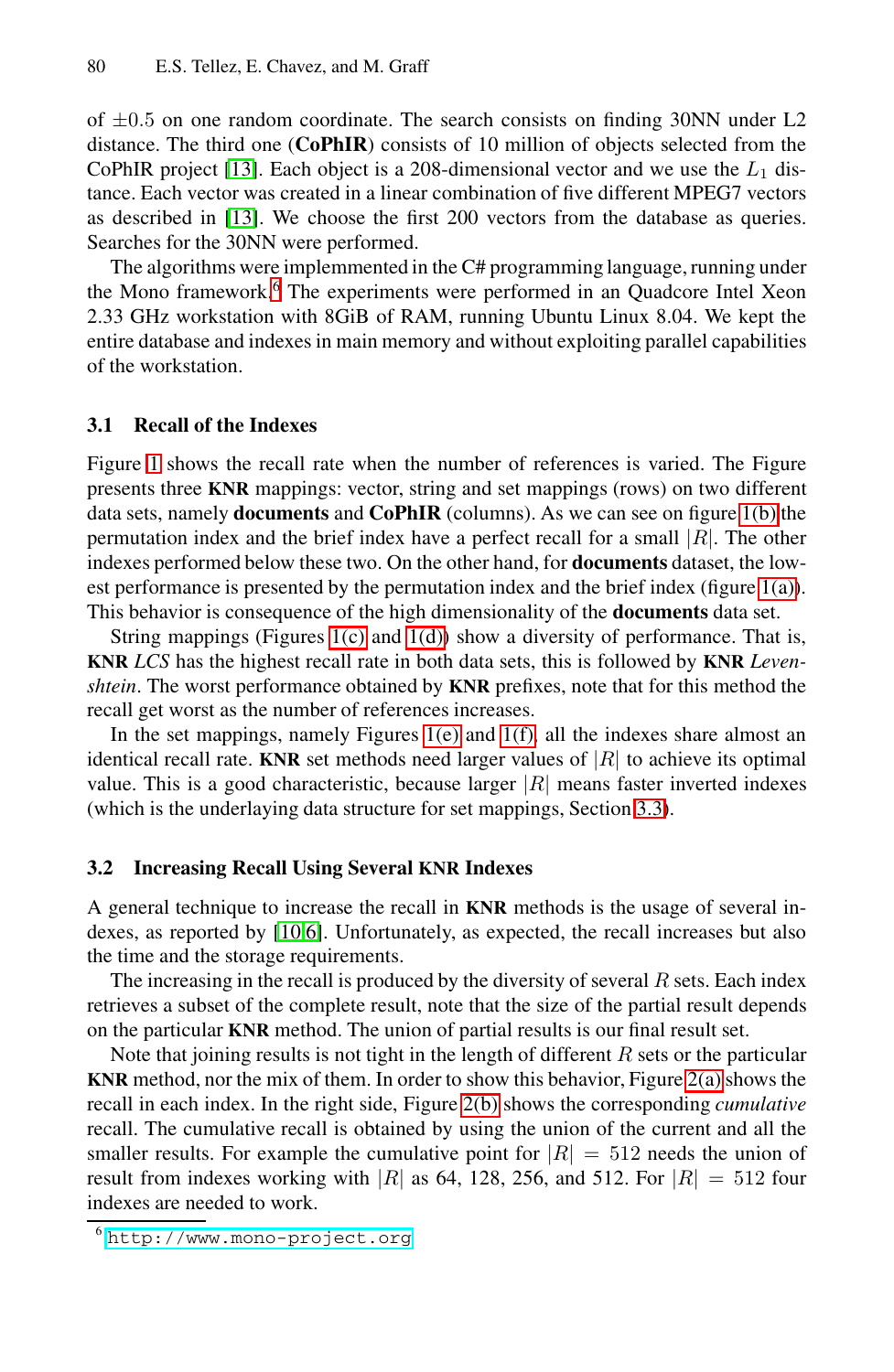

<span id="page-6-2"></span><span id="page-6-1"></span>(a) Recall for TFIDF Documents. Vector map-(b) Recall for CoPhIR 10M MPEG7 Vectors. pings Vector mappings



<span id="page-6-3"></span>(c) Recall for TFIDF Documents. String mappings. (d) Recall for CoPhIR 10M MPEG7 Vectors. String mappings.

<span id="page-6-4"></span>

<span id="page-6-5"></span><span id="page-6-0"></span>(e) Recall for TFIDF Documents. Set mappings (f) Recall for CoPhIR 10M MPEG7 Vectors. Set mappings

<span id="page-6-6"></span>**Fig. 1.** Recall behavior of **KNR** mappings

This solution can be expensive, but it is a simple and effective solution to the problem of low recall of some **KNR** indexes and it can be used to index *very* large databases.

As shown in Figure  $2(a)$ , the best single recall is smaller than the corresponding point in [2\(b\).](#page-7-2) This is evident, since partial results are joined. A particular large improvement was found for **KNR** Prefixes (PP-Index), which improves dramatically the recall,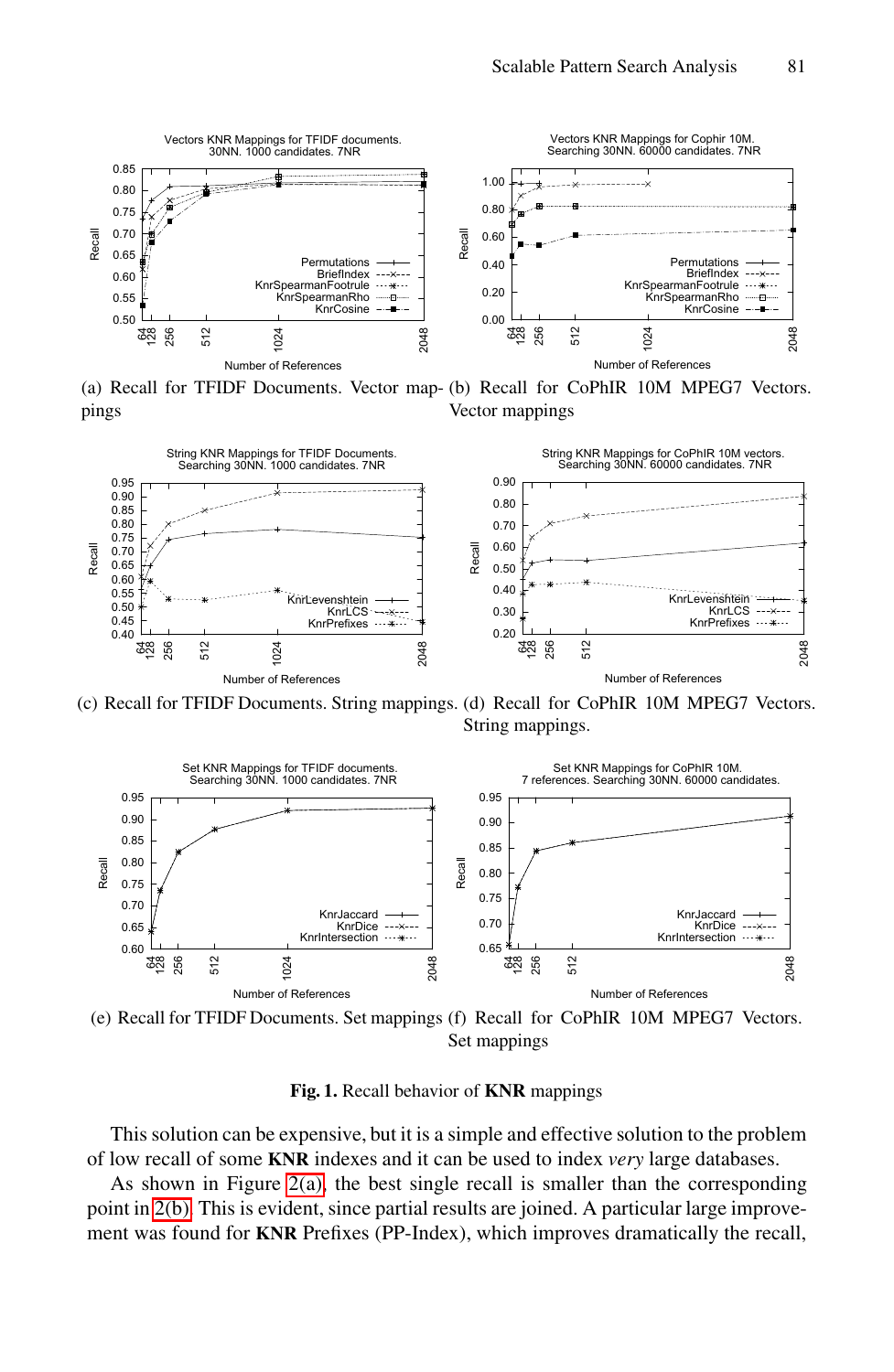

<span id="page-7-2"></span><span id="page-7-1"></span>**Fig. 2.** Joining **KNR** results for 112544 color's histograms, searching 30NN. The *accumulated* curves uses the *union* of current and smaller *|*R*|* results.

transforming the index into an appealing option for high quality requirements. Other indexes present a gain of  $5 - 15\%$ , which is still very important.

The same strategy is valid to speed up searches, using a partition of the database (a disjoint collection of subsets) across several search servers. As usual, hybrid approaches can be used to achieve both recall and speed enhancements.

#### <span id="page-7-0"></span>**3.3** Improvements Using  $K$  and  $\gamma$  Variations

The optimization of K and  $\gamma$  parameters can be used to control the tradeoff between time and recall.

The parameter  $K$  has two roles, for building and for searching. At building time K modifies the size of the index, because it increase or decrease  $|\hat{u}|$ . When searching, increasing  $K$  allow to increase the recall without growing the index size and using the same index. The cost of searching- $K$  shows up in increasing the number of set operations in the inverted index, which impacts the real time used for searching. Due to these characteristics, our experiments are focused on searching- $K$ .<sup>[7](#page-7-3)</sup>

**About the Implementation of this Experiment.** In this experiment we used a simple inverted index to index the **KNR** Jaccard mapping. References are the thesaurus, and objects identifiers are inserted in the posting lists. The search algorithm consists in computing the set *union* and counting the cardinality of the union of the inverted lists (which is in fact the cardinality of the intersection of corresponding **KNR** sets).

Using an inverted index increases the space complexity from  $nK \log |R|$  bits to  $nK \log n$  bits, but reduces the cost of computing the candidate list. Let us define  $\gamma'$  as the maximum number of possible candidates,  $\gamma' = \bigcup_{x_i \in \mathbf{KNN}_d(q \in U, R)} \{\hat{v} \in \hat{X}\}$  $\hat{U}$ :  $x_i \in \hat{v}$ }, then we perform  $O(\gamma')$  implicit evaluations of d'. The union uses  $O(\log K)(\sum |f_i| \in \hat{U} + x_i \in \hat{v}$ }) comparisons. Finally we perform  $O(\log K)(\sum_{x_i \in \mathbf{KNN}_d(q \in U, R)} |\{\hat{v} \in \hat{U} : x_i \in \hat{v}\}|)$  comparisons. Finally we perform  $\min\{\gamma', \gamma\}$  distances d. Notice that all these costs are not directly dependent of n.

<span id="page-7-3"></span><sup>7</sup> Increasing searching-K is meaningless for **KNR** prefixes, permutations and brief permutations.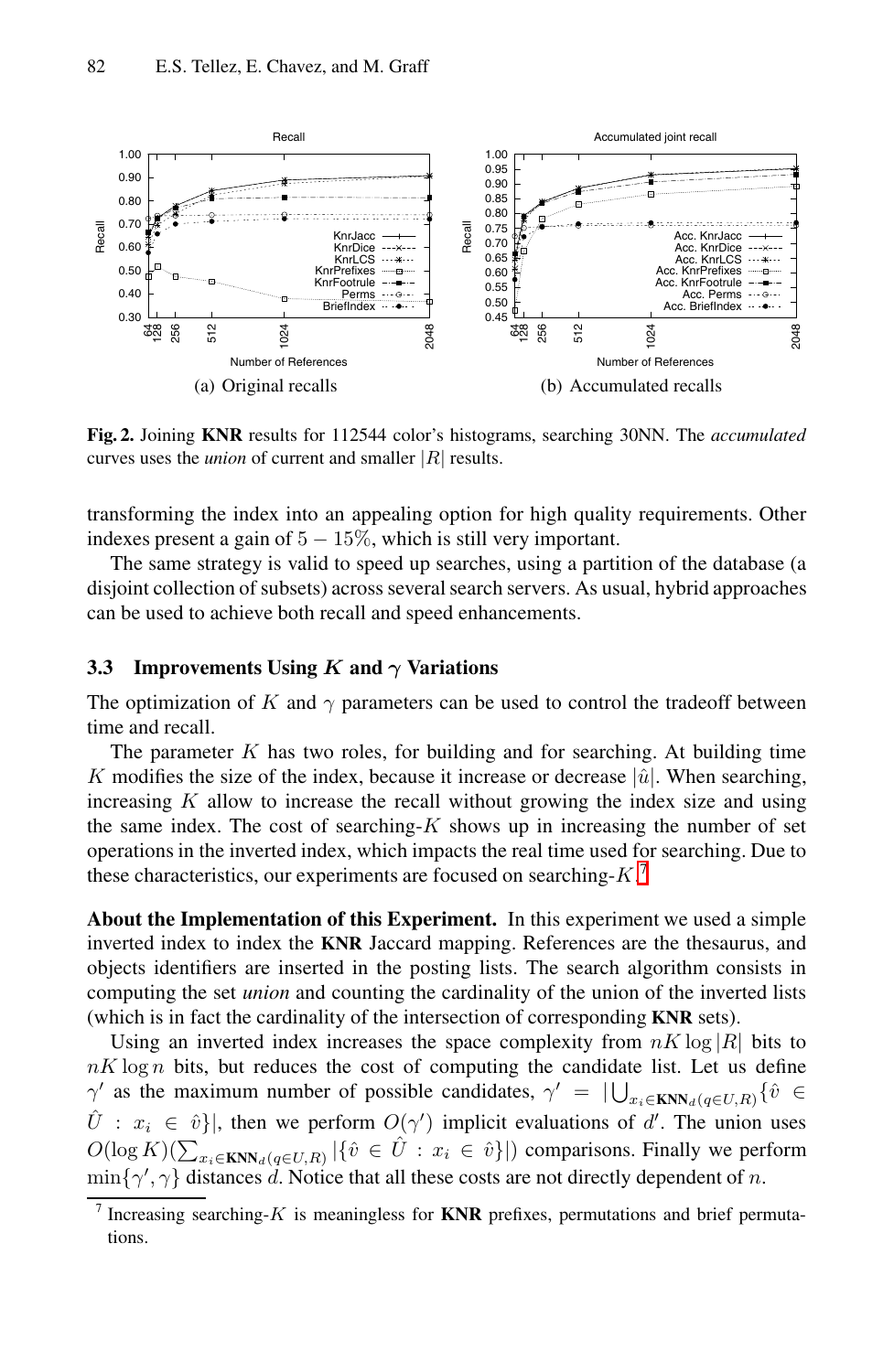

<span id="page-8-1"></span>(a) Recall changing  $K(|\hat{u}|)$  to compute queries (b) Time changing  $K(|\hat{u}|)$  to compute queries mannings mappings mappings

<span id="page-8-2"></span>**Fig. 3.**  $\gamma$  and K strategies enhancing **KNR** methods. CoPhIR 10M 30NN.

This analysis is important since we present real time results along the recall in the CoPhIR 10M database (which can be considered a large database). The index construction uses seven nearest references  $(K = 7)$ .

**Time and Recall Tradeoff Induced by Searching-***K***.** Figure [3\(a\)](#page-8-1) shows the behavior for **KNR** Jaccard for different  $\gamma$  and K values. These results show that a large K value produce higher recalls, even in moderate  $\gamma$  values (e.g. 15000 candidates). The improvements by  $\gamma$  are rapidly stabilized and gives low increments for  $\gamma \leq 30000$  candidates, under this configuration, recall values are up to 0.9 for  $K = 6$ , an being close to perfect for larger configurations. In the other hand, Figure [3\(b\)](#page-8-2) shows the impact of the K and  $\gamma$  variations in the search time. On the same Figure, large K values imply higher cost than increasing the number of candidates, i.e. there are more inverted lists (and objects) to compute the union operation.

### <span id="page-8-0"></span>**4 Conclusions and Future Work**

In this work, we presented a novel framework for approximate proximity search algorithms called K Nearest References (**KNR**) methods. This framework consists in mapping spaces from a general metric space or similarity space to a simpler space using **KNN** queries in a set of references  $R$ . The produced mapped spaces have a simple and well defined structure, allowing the creation of string indexes and inverted indexes [\[7](#page-9-7)[,12\]](#page-9-12).

As part of our study, we described and analyzed previous methods and explained how they belong to **KNR** indexes. Furthermore, we presented several enhancements for **KNR** methods based on parallelization, distribution and parameter optimizations. These enhancements reduce the search time, increase the recall, and highlight the scalability properties of the **KNR** mappings.

Notice that the set of references R can be indexed to search for the K nearest references. Since  $R$  is relatively small, we can use an exact index like AESA [\[2\]](#page-9-1) for the searching. Using an approximate index to search for the **KNR** should be also consider, but may lower the recall of the subsequent index.